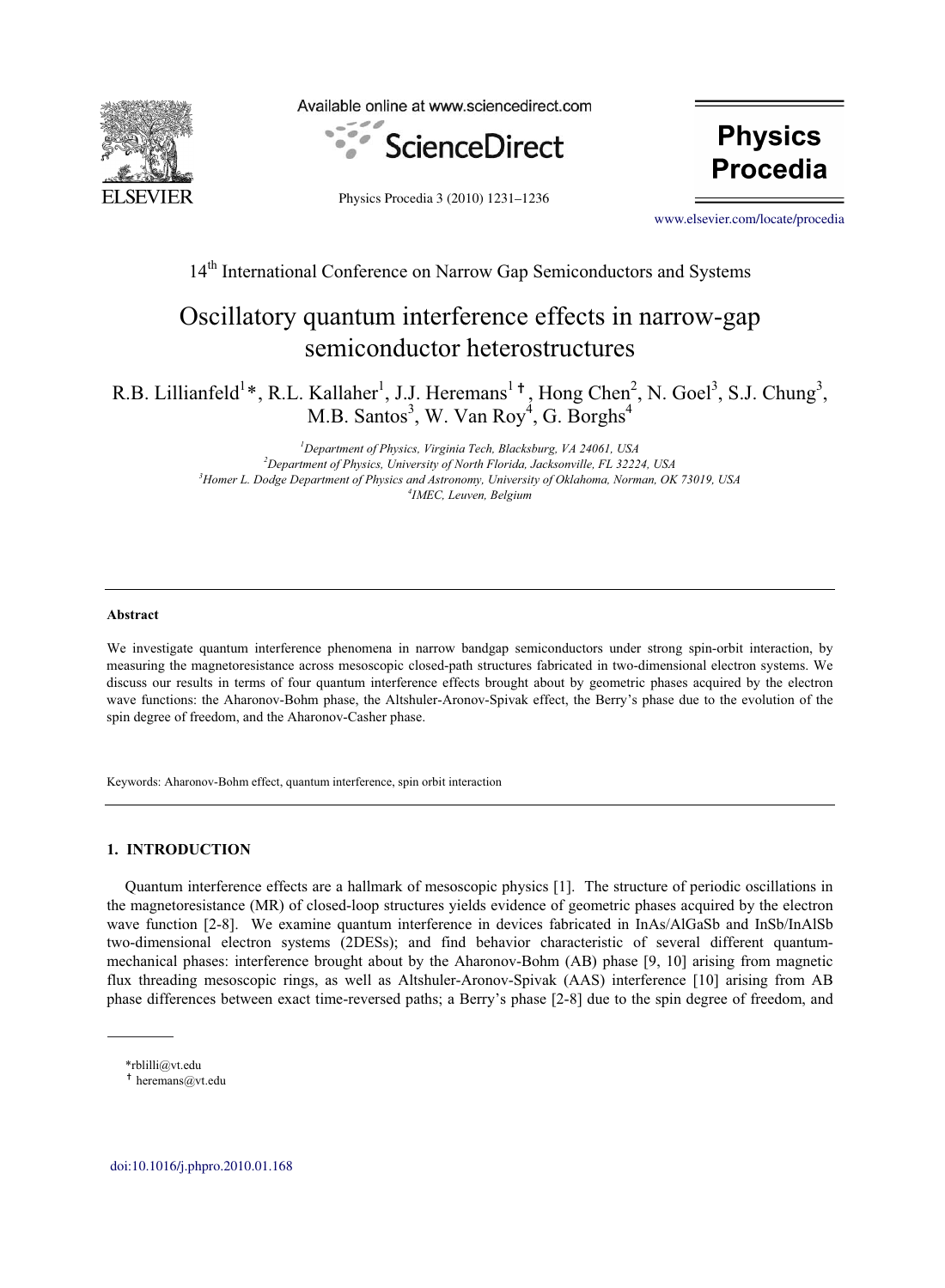the electromagnetic dual of the AB phase – the Aharonov-Casher (AC) phase [8, 11]. Studying these phases in narrow-gap semiconductors has been used to gain information on decoherence mechanisms and spin-orbit interaction (SOI) in 2DESs [12, 13].

# **2. EXPERIMENT**

#### *2.1 InAs / AlGaSb*

Ring arrays were fabricated using electron beam lithography and inductively coupled plasma reactive ion etching (ICP-RIE) on Hall bars that were defined on an InAs/AlGaSb heterostructure by photolithography and wet etching. The MBE grown InAs/AlGaSb heterostructure has a 15 nm InAs well under a 20 nm  $Al_0$ ,  $Ga_0$ , sb cap layer. The heterostructure does not contain intentional doping layers [14]. Mobilities as high as  $\mu = 36.5 \text{ m}^2/\text{V}$  s were measured at a temperature  $T = 0.4$  K in unpatterned regions. Carrier density at  $T < 10$  K is  $N_s = 8.5 \times 10^{15}$  m<sup>-2</sup>. The ring arrays consist of seven columns of seven rings each, connected serially (Fig. 2 inset). The rings have an average radius of 350 nm and a lithographic arm width of 130 nm. MR measurements over the ring arrays were obtained at  $T = 0.4$  K by sweeping a magnetic field *B* perpendicular to the 2DES, up to  $B = 9$  T. Low-field MR ( $B <$ 200 mT) was obtained from 0.4 K  $\lt T \lt 10$  K in order to study the *T*-dependence of the quantum oscillations. Figures 1 and 2 contain examples of MR measurements.

#### *2.2 InSb / InAlSb*

A periodic square network, illustrated in Fig. 3, was fabricated on an InSb/InAlSb heterostructure by electron beam lithography and wet etching. The square network contains 1250 cells, arranged in parallel necklaces of cells repeating at 1.2  $\mu$ m intervals and separated by 1.4  $\mu$ m. The MBE grown InSb/InAlSb heterostructure has a 25 nm InSb quantum well, flanked by  $In<sub>0.85</sub>Al<sub>0.15</sub>Sb$  barriers. The well resides at 163 nm below the surface and electrons are provided to the well by two  $\delta$ -doped layers, at 40 nm above and 40 nm below the well. Surface states are passivated by a third  $\delta$ -doped layer located 23 nm below the surface. At  $T = 0.4$  K,  $\mu = 8.0$  m<sup>2</sup>/Vs and  $N_s = 6 \times 10^{15}$ m<sup>-2</sup> were measured in unpatterned regions. The sample is front-gated with a 1.3 µm polyimide dielectric ( $\varepsilon$  = 3.4) and a Cr/Au gate electrode. Low-field MR measurements were obtained at front-gate voltages,  $V_{\varphi}$ , ranging from -18  $V \le V_g \le 10$  V at  $T = 0.4$  K, and at  $V_g$  ranging from -10 V  $\le V_g \le 8$  V at  $T = 4$  K.

# **3. RESULTS**

#### *3.1 Simultaneous Observation of AB and AAS Oscillations in InAs / AlGaSb*

When two possible paths of an electron enclose magnetic flux, an observable interference effect occurs due to the phase difference,  $\Delta \phi_{AB}$ , between the two paths [9]:

$$
\Delta \phi_{AB} = \frac{1}{\hbar} \oint q \left( A \cdot dl \right) = \frac{e\Phi}{\hbar} = 2\pi \frac{\Phi}{\Phi_0} \tag{1}
$$

Here *e* represents the charge of the electron, the magnetic flux enclosed by the paths is denoted  $\Phi$ , and  $\Phi_0 = h/e$ . The interference is known as the Aharonov-Bohm (AB) effect [9]. Random scattering-induced phase differences between paths about a loop are expected to average out AB interference in measurements involving many loops [10]. Nonetheless, there is a special subset of trajectories, pairs that are exact time reversals of each other, which encounter the same scattering events, and thus show no scattering-dependent phase difference [1]. The interference between these pairs leads to the Altshuler-Aronov-Spivak (AAS) effect, expected to be the dominant contribution to MR oscillations in large arrays [10]. Because each time-reversed path travels around the entire loop, the total flux enclosed by AAS trajectories is twice that of AB trajectories, causing AAS interference with a fundamental period of  $\Phi_0/2 = h/2e$ . The pronounced minimum in MR at  $B = 0$  is characteristic of both AAS and antilocalization in systems with strong SOI [7, 15], and results from destructive quantum interference of spin  $\frac{1}{2}$  carriers rotated over a relative  $2\pi$  angle [15]. In AB interference, however, the random phase differences between paths do not result in an obligatory minimum at  $B = 0$ . Indeed the presence of a maximum or minimum at  $B = 0$  in AB oscillations appears to be dependent on impurity configuration, as we have observed both maxima and minima after thermal cycling of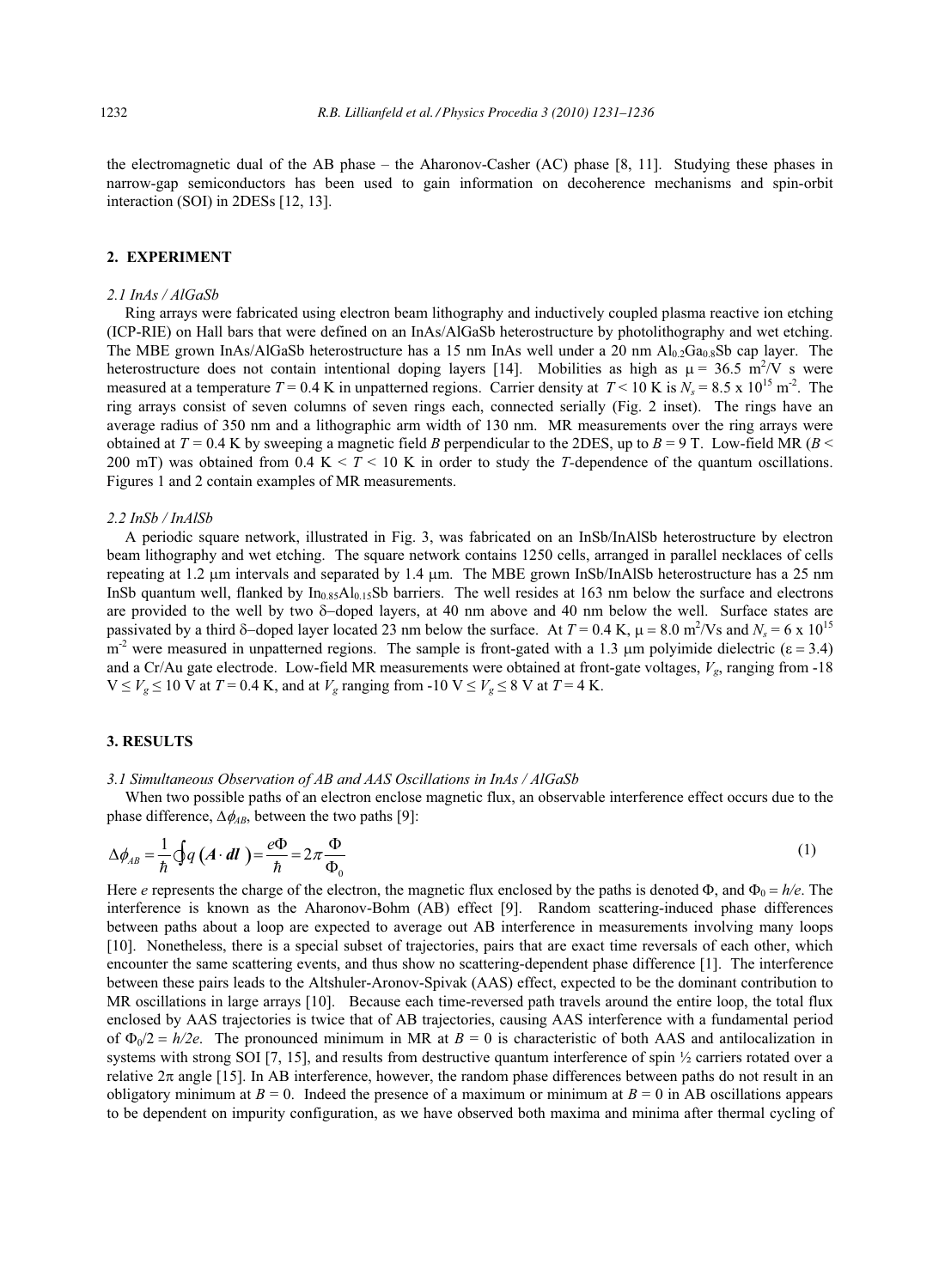

Figure 1- a) MR of rings in the InAs / AlGaSb 2DES at *T* = 0.4 K. Higher-frequency oscillations at low *B* are AAS  $(h/2e)$  oscillations; AB  $(h/e)$  oscillations dominate at  $|B| > 50$  mT. b) FT of data from (a). The FT data range  $(-100 \text{ mT} < B < 100 \text{ mT})$  includes the AAS signal and 20 periods of the AB signal. The magnitude of the splitting in the AB peak is 0.011mT-1. c) Digital filtering isolates the *h/e* and (d) *h/2e* components of the oscillations represented in (a).

the sample. As magnetic fields break time reversal symmetry, AAS oscillations decay with increasing *B*, owing to the decrease in number of suitable time reversed pairs, which distinguishes AAS interference from the higher harmonics of AB interference that do not require time-reversal symmetry.

The data in Figs. 1 and 2 show a clear periodic modulation of the ring array MR. At higher fields ( $B > 50$  mT) the modulation in MR is dominated by oscillations with a period of 10 mT, corresponding to an Aharonov-Bohm flux through individual rings of  $h/e$ , whereas at very low *B* ( $B < 50$  mT) the MR oscillates with a period of 5.0 mT, corresponding to a flux through the rings of *h/2e*. After subtracting the low-frequency MR background due to localization, a Fourier transformation of the MR (FT) confirms the periodicity of the oscillations (Fig. 1). Additionally, the FT allows us to examine the different components of the MR oscillations independently (Fig. 1), maintains phase information, and enables us to quantify oscillation amplitudes.

We quantify relative amplitudes of  $h/e$  and  $h/2e$  oscillations by performing the FT and integrating over frequency ranges that correspond to the lithographic inner and outer radii of the rings. The relatively high amplitude of *h/2e* oscillations compared to *h/e* oscillations for low-field FTs, coupled with the lower amplitude of *h/2e* oscillations compared to *h/e* oscillations for high-field FTs over identical field ranges, indicates that main contribution to *h/2e* oscillations is indeed AAS interference. Thus, while digital filtering reveals the presence of *h/2e* oscillations that persist to high *B*, characteristic of second harmonic AB interference, it is clear that the strong *h/2e* contribution at low *B* that decays rapidly with increasing *B* results indeed from AAS interference.

It is notable that we observe both strong AB oscillations and strong AAS oscillations in our ring arrays. While AB and AAS oscillations have been observed simultaneously in single rings and large arrays [16, 17], it is unusual to observe both with such closely comparable amplitudes. The simultaneous observation of the two interference phenomena in an array has been interpreted as evidence that the device dimensions are comparable to the phase coherence length,  $L_{\phi}$  [17], correlating the behavior of adjacent rings.

#### *3.2 Temperature dependence of AB and AAS oscillations in InAs / AlGaSb*

The amplitude of the AB oscillations  $(A_{AB})$  is widely assumed to relate to  $L_{\phi}$  by  $A_{AB}$  -exp(-*L/ L<sub>o</sub>*), where *L* is the path-length [16] We therefore examine the dependence on *T* of the oscillation amplitudes in order to gain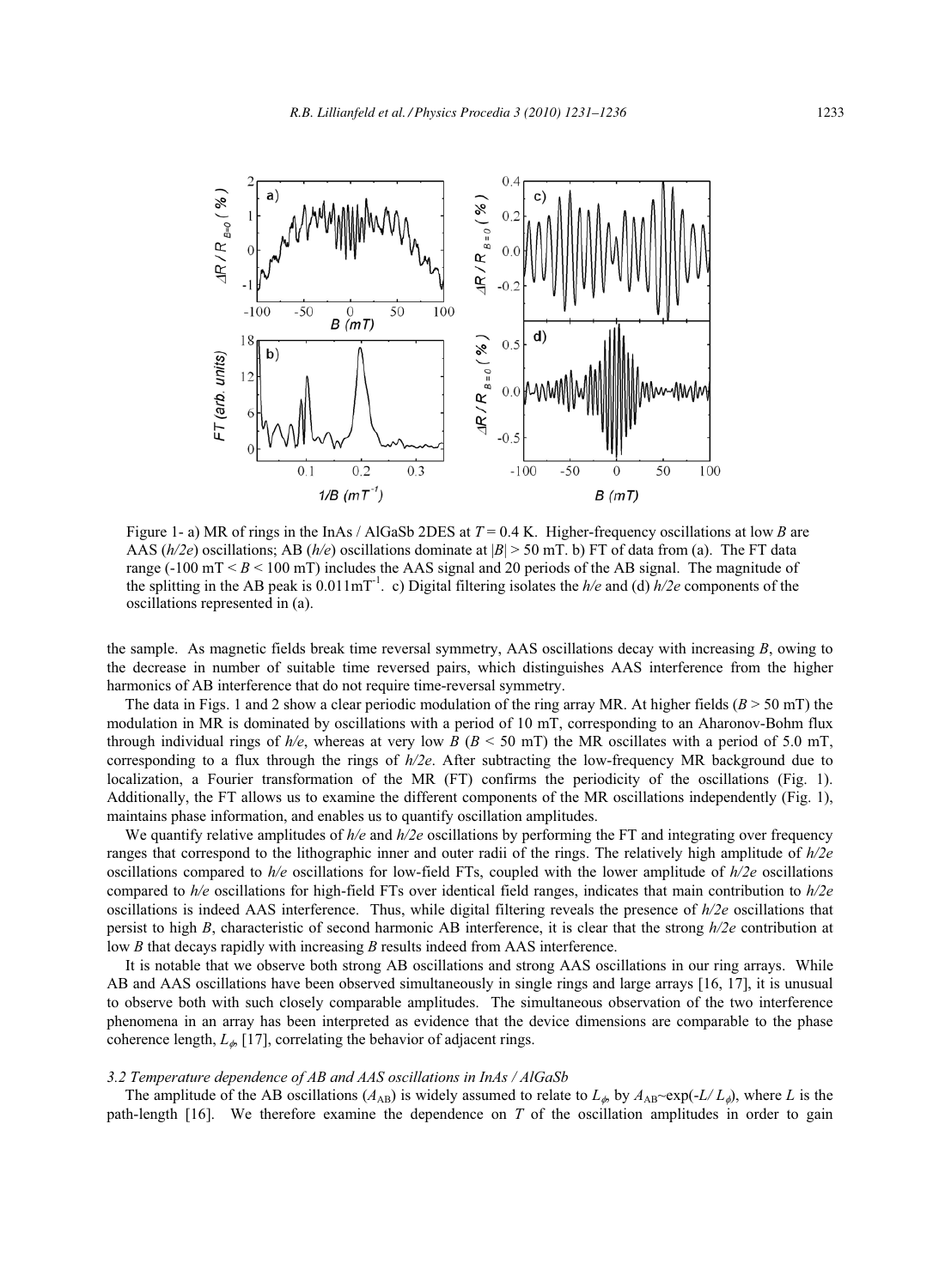

Figure 2- (left) MR of rings at  $T = 0.5$  K, 2 K, and 5 K. The curves are offset for clarity. (right) *T*-dependence of AAS and AB oscillation amplitudes. The fits are shown for both  $A_{\text{AAS}} = 76.7 \exp[-(T/3.71)]$  (dashed line) and  $A_{AB} = 49.2 \exp[-(T/1.20)^{1/2}]$ . (right-inset) SEM micrograph of the ring pattern.

information on the dependence of  $L_{\phi}$  on *T*. Figure 2 shows evolution over *T* of  $A_{AB}$  and the amplitude of the AAS oscillations,  $A_{\text{AAS}}$ , obtained from FTs for -100 mT <  $B$  < 100 mT. Both the  $A_{\text{AB}}$  and  $A_{\text{AAS}}$  decay rapidly as T increases from 0.4 K. This is consistent with the expected exponential dependence of oscillation amplitude on  $L_{\phi}$ .

Assuming the dependence  $(1/L_{\phi}) \sim T^P$ , where *P*>0, we quantify the *T*-dependence of  $A_{AB(AAS)}$  by fitting the data presented in Fig. 2 to  $A_{AB(AAS)}$ = $Cexp(-(T/T_0)^P)$ , where *C*, *P*, and  $T_0$  are fitting parameters. From these fits we find  $1/3$  $\leq P_{AB} \leq 1/2$ , and  $P_{AAS} = I$ . The weaker *T*-dependence for  $A_{AB}$  as compared to  $A_{AAS}$  reflects differences in the physical mechanisms underlying the interference phenomena. From the extracted range of  $P_{AB}$  we conclude that  $L_{\phi}$ follows a *T*-dependence which is consistent with the Nyquist electron-electron dephasing mechanism, where for 2D systems  $L_{\phi}^2 = D \tau_{\phi} \sim T^1$  (*D* being the diffusion constant) and  $L_{\phi}^2 \sim T^{2/3}$  for quasi 1D systems [18].

## *3.3 Peak splitting in Fourier transforms of InAs / AlGaSb MR*

A prominent feature in the FT of the InAs / AlGaSb rings at all *T* is a strong splitting in the AB peak (Fig. 1). Splitting has been observed in the FTs of single rings [2, 4, 7], ring arrays and antidot arrays [6], and FTs averaged over several impurity configurations [19], and in several different material systems. While it is understood that some structure in the FT can arise from the finite conducting width of the rings [1], the splitting has also been explained as a possible observation of a (geometric) Berry's phase induced by SOI [2-7].

When a quantum-mechanical object's parameter space undergoes a cyclic evolution, the wave function will acquire a phase independent of the dynamic nature of the evolution. This phase is known as a geometric phase. When the evolution occurs adiabatically it is referred to as a Berry's phase. SOI can be viewed as producing an effective intrinsic magnetic field [7],  $B_{int}$ , which is perpendicular to both the particle's momentum and the electric field responsible for the SOI [20]. For a 2DES with strong Rashba SOI,  $B_{int}$  lies in the plane of the 2DES [20], with  $|\mathbf{B}_{int}| = 2\alpha k_F/g\mu_B$ , where  $\alpha$  parameterizes the strength of the Rashba SOI,  $k_F$  is the Fermi wavevector, *g* is the gyromagnetic ratio, and  $\mu_B$  represents the Bohr magneton. The total magnetic field the particle experiences is the vector sum of the intrinsic and the external fields,  $\mathbf{B}_{\text{total}} = \mathbf{B}_{\text{ext}} + \mathbf{B}_{\text{int}}$  [7]. A particle traveling about a loop, therefore, experiences a cyclic change in the direction of  $\mathbf{B}_{total}$  and acquires a geometric phase [2-7].

It has been predicted [4-7] that in the adiabatic limit a SOI induced Berry's phase should be manifested as a splitting in  $h/e$  and  $h/2e$  peaks in the FT, and consequentially as a beating in the MR itself, as spin up and spin down will add a phase of opposite sign to their AB phase [7]. The magnitude of the spitting of the FT peaks has been predicted to relate to  $\overline{\mathbf{B}_{\text{int}}}$  by [5]:

$$
\frac{1}{B_{\text{int}}} = \frac{1}{2B_{h/2e \text{ sp}}} = \frac{1}{B_{h/e \text{ sp}}}
$$
(2)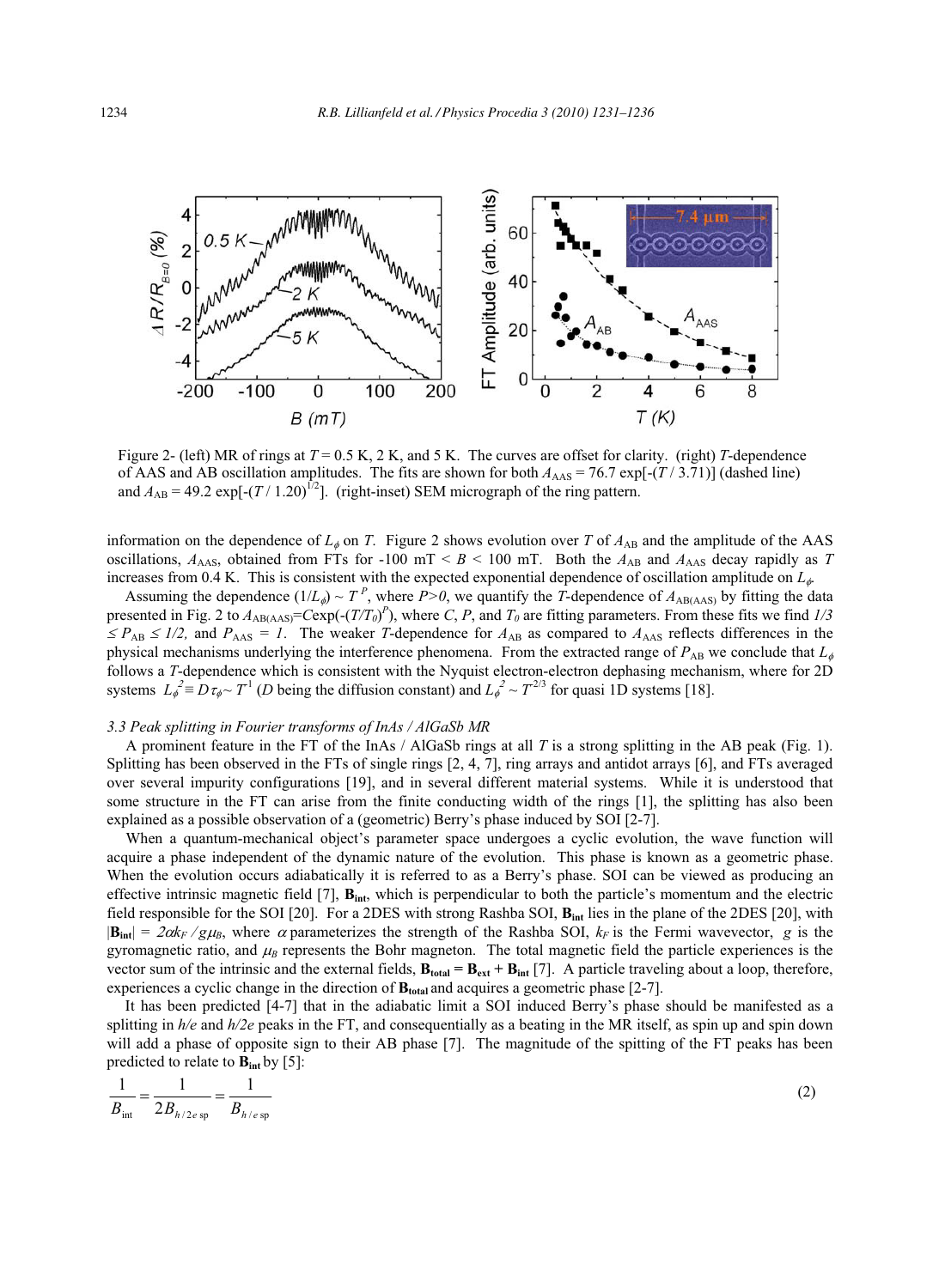where  $1/B_{h/e (h/2e)}$  is the splitting in the  $h/(2)e$  FT peak. Beating in the AB component of the MR is evident in the raw data and highlighted by digital filtering (Fig. 1). The observed beat frequency of  $(90 \text{ mT})$ <sup>1</sup> in MR matches the splitting in the AB FT peak, and does not vary significantly with *T*. This implies  $B_{int} = 90$  mT and corresponds to  $\alpha = 1.8x10^{-13}$  eV m. Shubnikov-de Haas measurements on samples from the same wafer yield  $B_{int} = 3.9$  T and  $\alpha =$  $7.8 \times 10^{-12}$  eV m. This discrepancy was also observed in Ref. 7. Similarly to Ref. 7 this discrepancy could arise because our system lies in the crossover between the diffusive and ballistic regimes, and our measurements are not performed in *B* sufficiently high to ensure adiabaticity.

#### *3.4 Gate-Voltage Dependence of MR in InSb / InAlSb*

Figure 3 contains MR oscillations observed at  $T = 0.4$  K under variable front-gate voltage  $V<sub>g</sub>$  in the InSb periodic network. Oscillations with periodicity of 4.0 mT are clearly visible. The periodicity results from *h/2e* oscillations and corresponds to an orbit encompassing an effective area of  $0.52 \mu m^2$ . The area corresponds to a non-circular, slightly elongated, average orbit fitting in one cell with semi-axes of  $\sim$  350 nm and  $\sim$  470 nm respectively (Fig. 3). *Vg* from -18 V to 10 V could be applied without gate leakage becoming problematic, with the range corresponding to  $\sim$  15% change in *N<sub>s</sub>*. Larger variations in *N<sub>s</sub>* were precluded due to electron (*V<sub>g</sub>* > 0) or hole (*V<sub>g</sub>* < 0) accumulation in the heterostructure's cap layer. Figure 3 shows a contour plot of the MR vs  $V_g$  and *B*. In general, the oscillation amplitude increases at more negative  $V_g$ , due to the concomitant decrease in  $N_s$ . A decrease in  $N_s$  leads to an increase in the depletion width, and hence a decrease in conducting width of the channel. The trajectories gain a better definition, leading to more vigorous oscillations [21]. Further, a broadening of the MR background is observed at more positive  $V_g$ . The broadening can be ascribed to a decrease in spin coherence length as  $N_s$  increases in response to  $V_g$ .

Riding on the general trends described above, a quasi-periodic modulation of the oscillation amplitude with variable  $V<sub>g</sub>$  is discernable (for instance in the amplitude of the second oscillation, with maxima indicated by white lines on the plot), with a tentative periodicity in  $V_g$  of ~10 V. The monotonic variation of  $N_s$  with  $V_g$  precludes an explanation in terms of conducting widths and spin coherence lengths. Hence, and although more detailed measurements are presently impeded by the difficulty in gating the narrow-gap InSb heterostructures over a wider range of N<sub>s</sub>, we ascribe the modulation to the time-reversal Aharonov-Casher effect [8]. The time-reversal Aharonov-Casher effect can be regarded as an electromagnetic dual to the AAS effect [11], and results from spin interference under an applied electric field which modulates the spin-orbit interaction in the heterostructure. Scaling



Figure 3- (bottom-left) Low field MR of the InSb / InAlSb square network at *T* = 0.4 K for various values of the top-gate voltage  $(V_g)$ . Curves are offset for clarity. (right) Contour plot of the MR as a function of  $V_g$ , with lines indicating local amplitude maxima. (top-left) Schematic of the network.